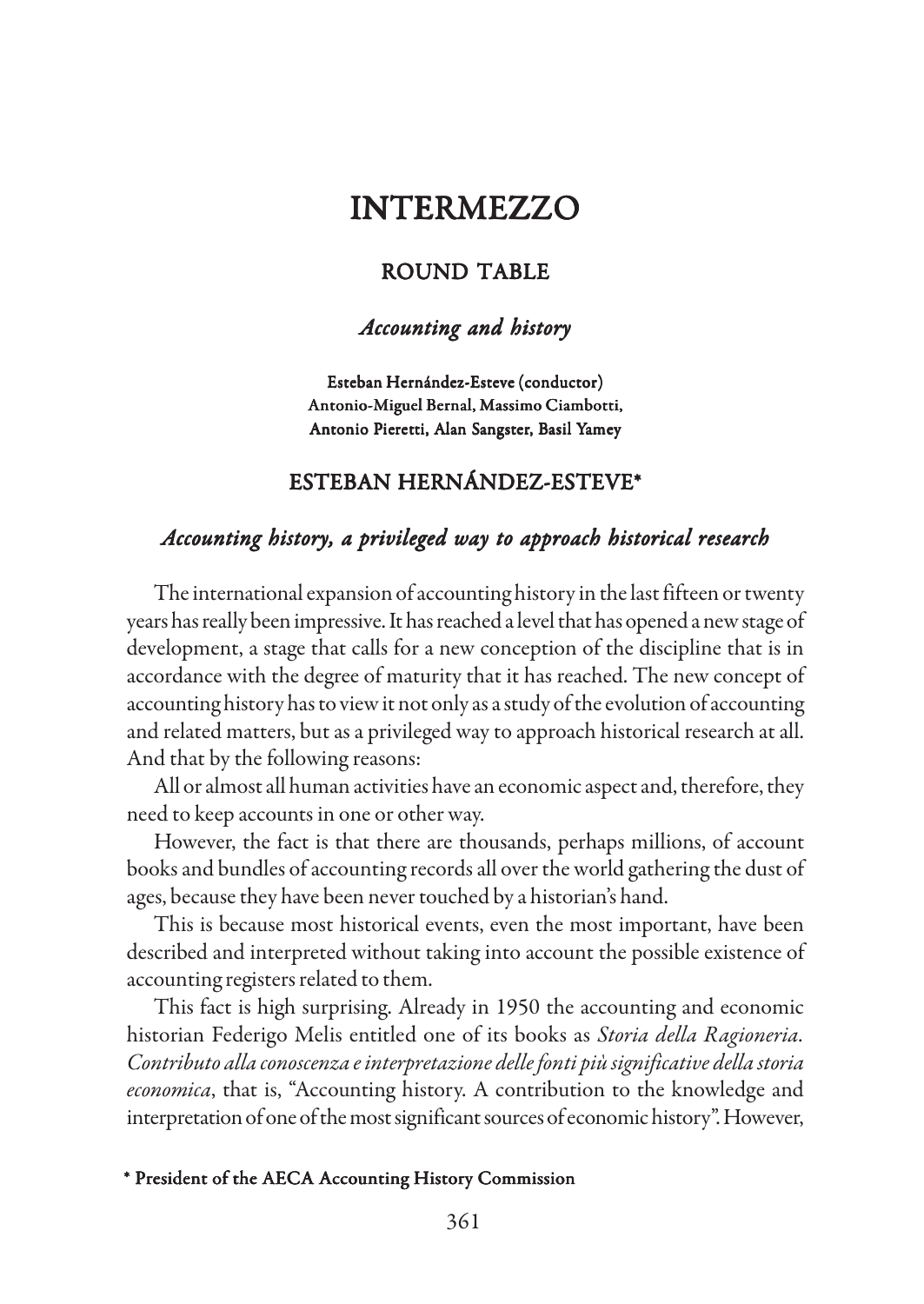now as before only a handful of economic historians and historians overall have used books of accounts in their researches.

This may obey to three main reasons:

 $1<sup>st</sup>$  reason

The first one is that accounting and accountants have been up to the last decades a world separated of the intellectual circles. The intelligentsia had always considered that accountants carried out a practical routine work, proper of little employees, a work which could contribute very little, if anything, to the world of ideas. Accountants felt very hurt by this opinion, and instead to fight to demonstrate their intellectual capability, they opted for withdrawing into themselves and answering the disdain with a more disdainful silence.

I think that this situation has changed radically in the last 25 o 30 years. The education of accounting and business administration has been fully integrated into the university and academic life. Economic development has enhanced these subjects since they are the more needed and asked for. This way, subjects that began being something like the poor relative at the Faculties of Economics have become today the preferred ones by students. Accounting professors are exploring and taking up every day new void spaces in adjacent study fields. They meet in international congresses of good academic level and I do not think that they have now any cause of complaint due to a lack of social or professional acceptance. On the other side, the economic world fully recognizes that accounting is an indispensable tool of business management and that accounting experts are most suitable people to hold responsible positions at the firms.

## $2<sup>nd</sup>$  reason

However, I fear that accounting has not yet reached an enough degree of knowledge and recognition on the part of the cultural and intellectual spheres. In some way it has overcome the initial distrust caused by the idea that it was an activity to be fulfilled by little shop employees. However, the intellectuals continue to think that accounting constitutes a set of numerical practices of scant cultural contribution. Consequently, they consider that it is not worthwhile to make an effort to learn its rules and philosophy when one is not going to use them in one or other way.

I believe that they are wrong and continue to ignore the real nature of accounting. This could be the second reason for the little use made by historians of accounting records in their researches. Because accounting is not only the monotonous practice of orderly recording figures in *ad hoc* books. The essence of accounting is completely other, much more profound. Accounting is an interesting and sophisticated conceptual language, which is worth to get to know *per se*, for its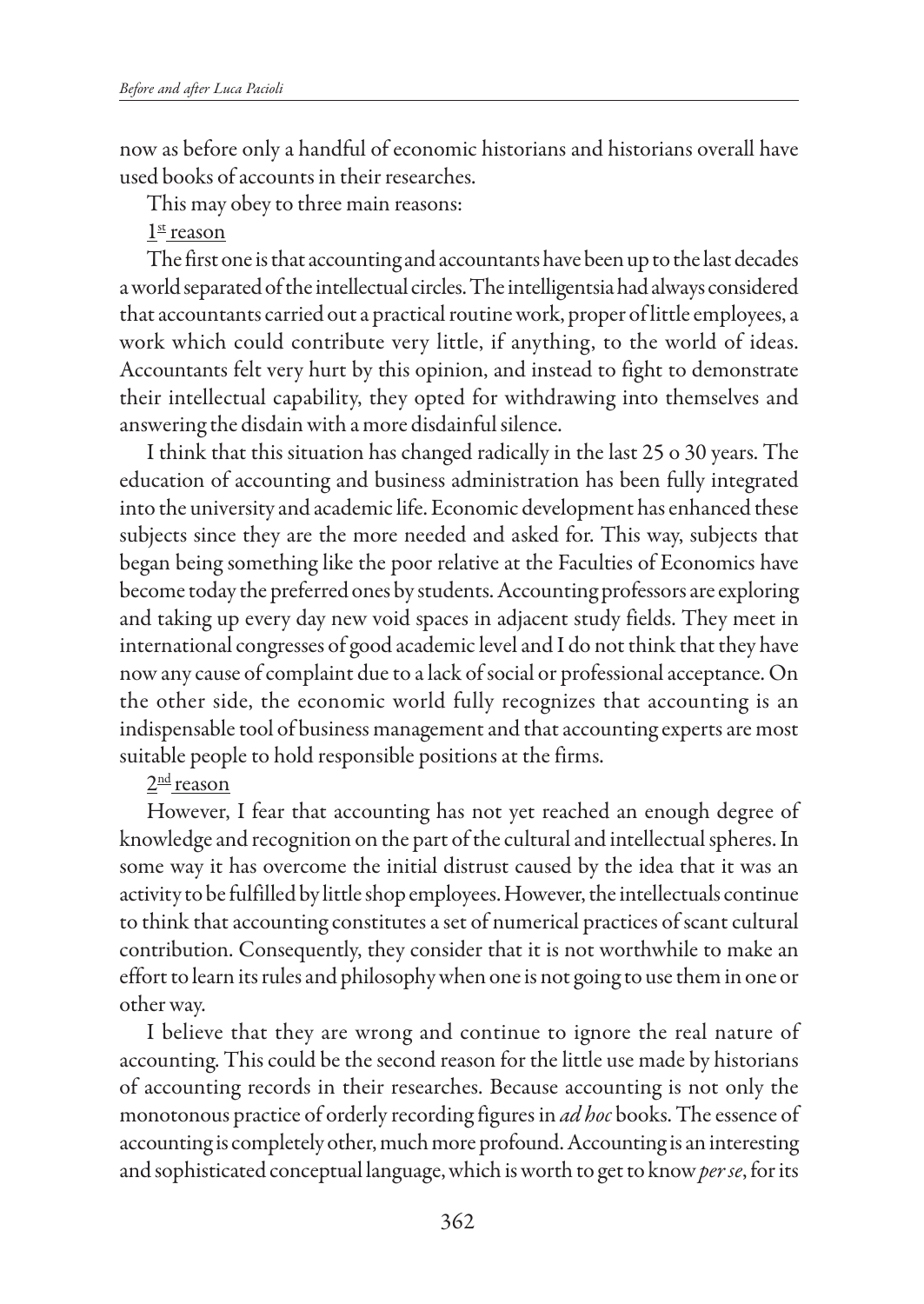own sake. A language that serves to conceptually formulate, express, have memory and interpret numerical quantities. It places the quantities into a systematic, interrelated, complete and closed framework - and because of that verifiable -. In it every quantity finds its explanation and *raison d'être* in function of the others.

In this respect it is, perhaps, interesting to remember that as soon as the year 1937, Raymond de Roover published a famous article, in which he defined accounting as an intellectual technique. It is true that he referred specifically to double entry accounting, but one can extend the definition to all kind of accounting. Let us say by passing that this paper marked the beginning of a new stage in accounting history, because of the new horizons that he opened to the discipline.

3<sup>rd</sup> reason

When Federigo Melis stated that accounting history was a contribution to the knowledge and interpretation of one of the most significant sources of economic history, his statement was a rather advanced one. At that time accounting history was still considered in general as a discipline simply devoted to study the evolution of accounting practices, techniques and ideas. However, in reality his statement was short of ambition and imprecise. Nobody without some knowledge of accounting and above all of accounting history -that is, the knowledge of the accounting techniques and procedures in the relevant period- can rightly interpret accounting records. This is just one of the reasons why such a multitude of accounting records has been never touched by a historian's hand: historians do not dare nor wish to enter such an intricate and slippery field.

This is also the reason why the thesis maintains that accounting history is the privileged way and not the use of accounting records: the first is what makes possible the second.

All of this confirms the conclusion that accounting history is much more than the simple study of accounting treatises and records in order to find out accounting theories, techniques and practices of the past. In its primary aspect of archival research, accounting history is a systematic methodological way to approach historical research. This way begins with the tracing of accounting documents on the matters and events to study and continues with the description and interpretation of these matters and events.

According to that, we can thus distinguish between two perspectives of accounting history: one *stricto sensu* devoted to the study of accounting theories, techniques and practices of the past, that is, the old conception. The other one, the modern one, *lato sensu*, by which accounting history scope is to extract all possible knowledge from the analysis and interpretation of books of accounts and other